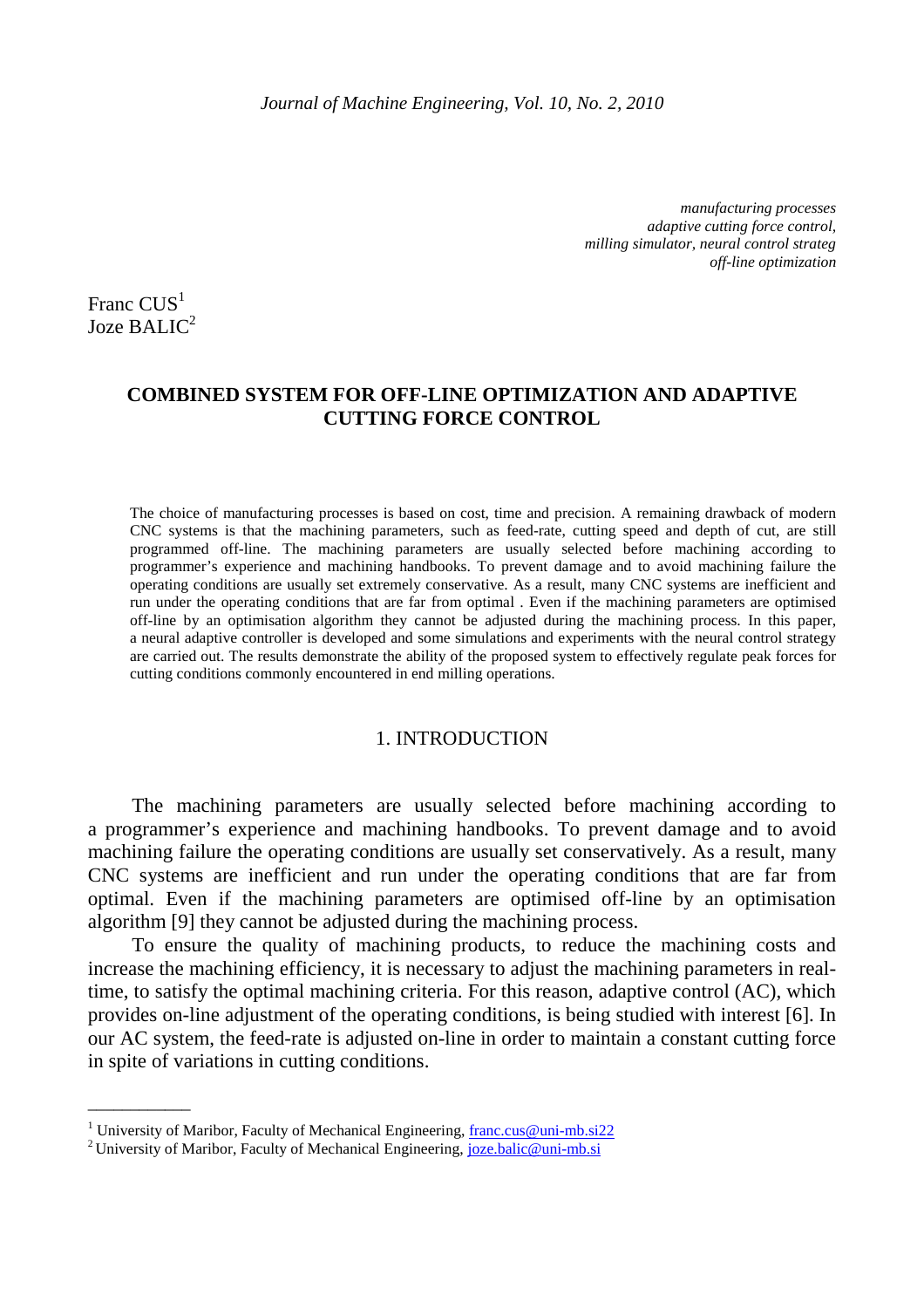The focus of this research is peak force regulation in 4-axis CNC machining through the use of off-line optimized feedrate and adaptive control.

Force control algorithms have been developed and evaluated by numerous researchers. Among the most common is the fixed-gain proportional integral (PI) controller originally proposed for milling by Tlusty & Elbestawi [7]. Stute & Goetz [6] proposed an adjustable gain PI controller where the gain of the controller is adjusted in response to variations in cutting conditions. The purely adaptive model reference adaptive controller (MRAC) approach was originally investigated by Tomizuka [8]. These controllers were simulated and evaluated and physically implemented by Liu [5]. Both studies found all three parameter adaptive controllers to perform better than the fixed-gain PI controller. Unfortunately, adaptive control alone cannot effectively control cutting forces. There is no controller that can respond quickly enough to sudden changes in the cut geometry to eliminate large spikes in cutting forces. Therefore, we implement on-line adaptive control in conjunction with off-line optimization. The optimization is performed employing an algorithm developed by Zuperl [10].

Much work has been done on the adaptive cutting force control for milling [1,2]. However, most of the previous work has simplified the problem of milling into onedimensional motion. In this contribution, we will consider force control for three dimensional milling.

The paper is organised as follows. Section 2 briefly describes the overall cutting force control strategy. Section three covers the CNC milling simulator. Section five describes the experimental evaluation of combined adaptive control system. Finally, sections six and seven present experimental results, conclusions, and recommendations for future research.

# 2. COMBINED SYSTEM FOR OFF-LINE OPTIMIZATION AND ADAPTIVE CUTTING FORCE CONTROL

The basic idea of this approach is to merge the off-line cutting condition optimization algorithm and adaptive force control (Fig. 1). Based on this new combined control system, very complicated processes can be controlled more easily and accurately compared to standard approaches.

The objective of the developed combined control system is keeping the metal removal rate (MRR) as high as possible and maintaining cutting force as close as possible to a given reference value. The combined control system is automatically adjusted to the instant cutting conditions by adaptation of feedrate.

When spindle loads are low, the system increases feeds above and beyond pre-programmed values, resulting in considerable reductions in machining time and production costs. When spindle loads are high the feed rates are lowered, safeguarding the cutting tool from damage and breakage.

When the system detects extreme forces, it automatically stops the machine to protect the cutting tool. This reduces the need for constant operator supervision. The sequence of steps for on-line optimization of the milling process is presented below.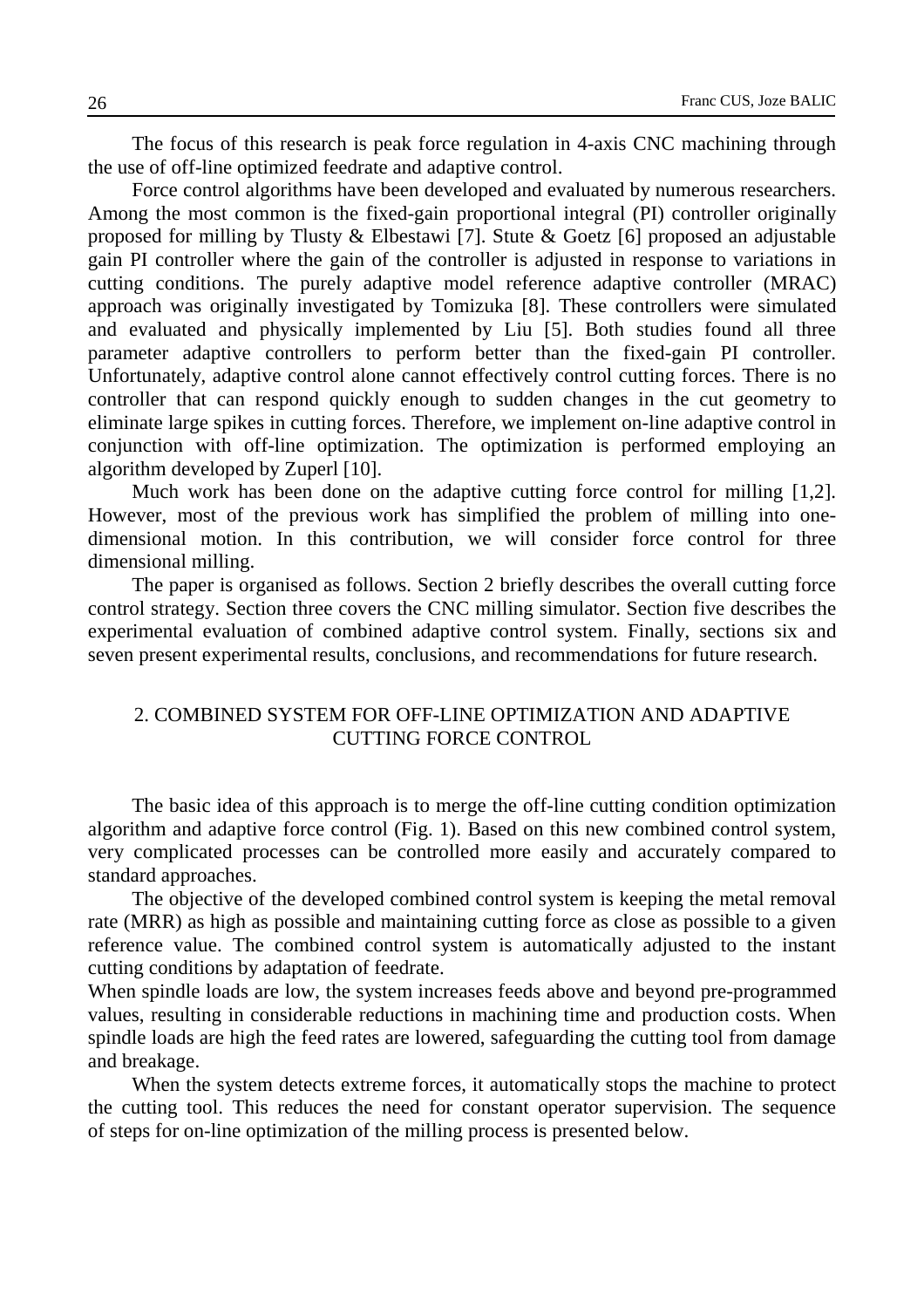- 1. The recommended cutting conditions are determined by ANfis (adaptive neuro-fuzzy inference system) models, which are basic elements of the software for selecting the recommended cutting conditions.
- 2. The pre-programmed feed rates determined by the off-line optimization algorithm are sent to the CNC controller of the milling machine
- 3. The measured cutting forces are sent to the neural control scheme,
- 4. The neural control scheme adjusts the optimal feedrates and sends data back to the machine,
- 5. Steps 1 to 3 are repeated until termination of machining.



Fig. 1. Structure of a combined system for off-line optimization and adaptive adjustment of cutting parameters

The neural adaptive force controller adjusts the feed-rate by assigning a feed-rate override percentage to the CNC controller on a 4-axis Heller, based on a measured peak force (Fig. 1).

The actual feed-rate is the product of the feed-rate override percentage (DNCFRO) and the programmed feedrate. If the software for optimization of cutting conditions was perfect, the optimized feedrate would always be equal to the reference peak force. In this case the correct override percentage would be 100%.

In order for the controller to regulate peak force, force information must be available to the control algorithm at every 20 ms. Data acquisition software (LabVIEW) and the algorithm for processing the cutting forces are used to provide this information.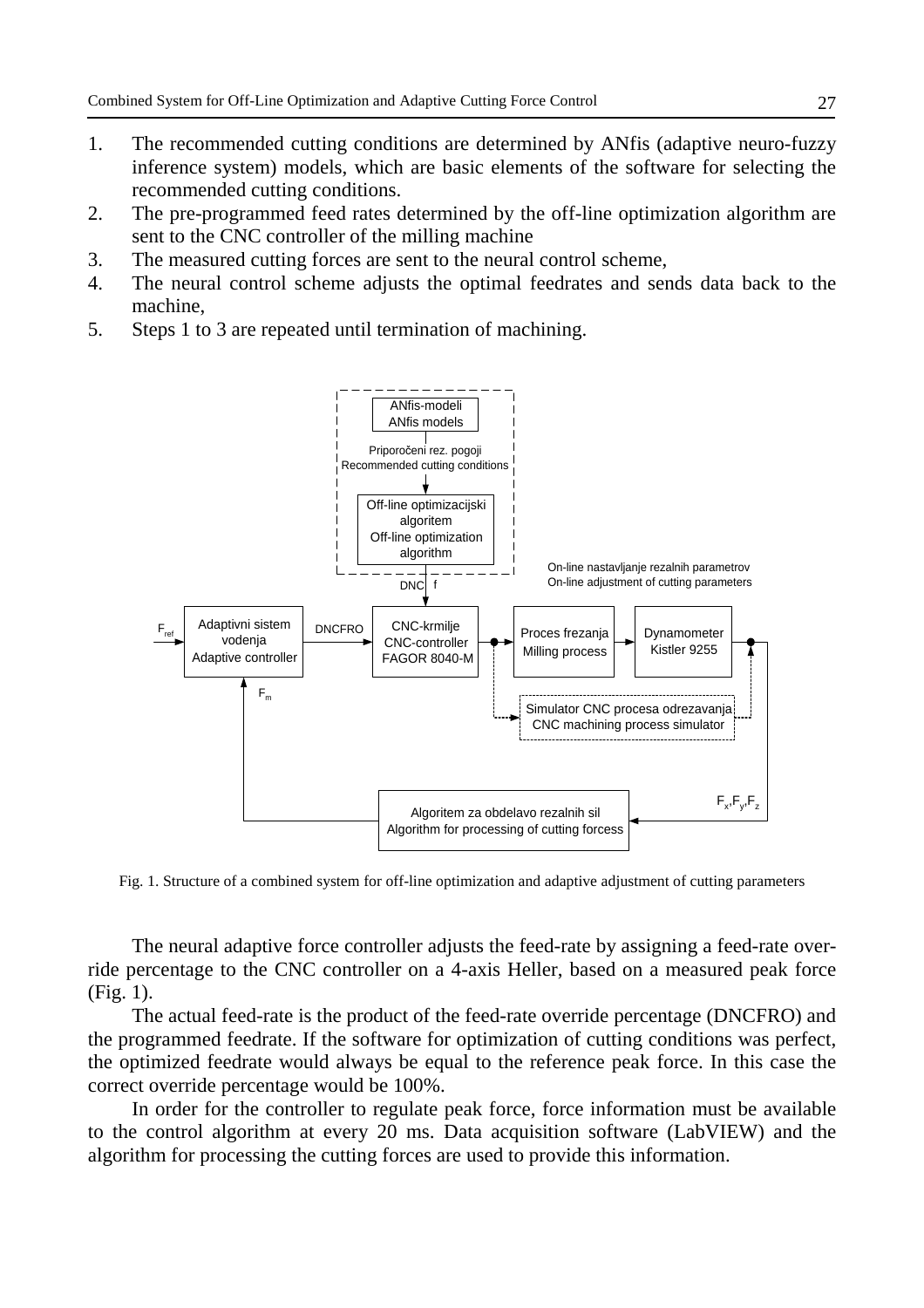#### 2.1. FEED-FORWARD NEURAL CONTROL SCHEME (UNKS)

The basic control principle is based on the control scheme (UNKS) consisting of three parts (Fig. 2). The first part is the loop known as external feedback (conventional control loop). The feedback control is based on the error between the measured  $(F_m)$  and desired  $(F_{ref})$  cutting force. The primary feedback controller is a neural network (NM-R) which imitates the work of division controller.

The second part is the loop connected with neural network 1 (NM-1), which is internal model of process dynamics. It acts as the process dynamics identifier. This part represents an internal feedback loop which is much faster than the external feedback loop as the latter usually has sensory delays.



Fig. 2. Feed-forward neural control scheme (UNKS)

The third part of the system is neural network 2 (NM-2). The NM-2 learns the process inverse dynamics. The UNKS operates according to the following procedure. The sensory feedback is effective mainly in the learning stage. This loop provides a conventional feedback signal to control the process. During the learning stage, NM-2 learns the inverse dynamics.

As learning proceeds, the internal feedback gradually takes over the role of the external feedback and primary controller. Then, as learning proceeds further, the inverse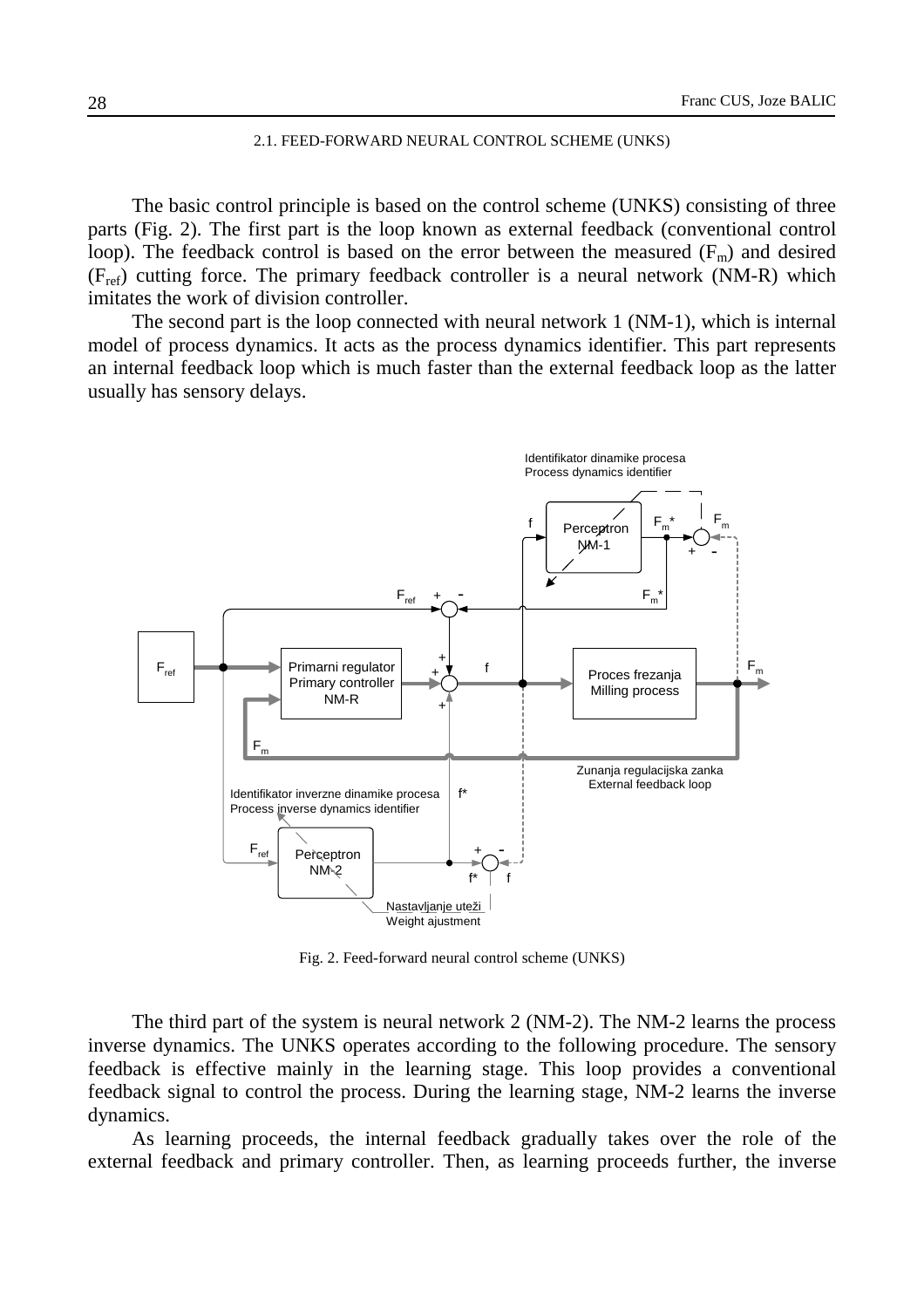dynamics part will replace the external feedback control. The final result is that the plant is controlled mainly by NM-1 and NM-2 since the process output error is nearly zero.

This is an adaptive control system controlling the cutting force and maintaining constant roughness of the surface being milled by digital adaptation of cutting parameters. In this way it compensates all disturbances during the cutting process: tool wear, nonhomogeneity of the workpiece material, vibrations, chatter etc.

A CNC milling simulator is used to evaluate the controller design before conducting experimental tests. The CNC milling simulator tests the system stability and tunes the control scheme parameters. The simulator consists of a neural force model, a feed drive model and model of elasticity (Fig. 3). The neural model predicts cutting forces based on cutting conditions and cut geometry as described by Zuperl [11]. The feed drive model simulates the machine response to changes in desired feedrate.



Fig. 3. CNC milling simulator

The elasticity model represents the deflection between the tool and the workpiece (Figure 3). Model is adapted from Cus [3]. The system elasticity is modelled as static deflection of the cutter. The elasticity equation for X direction of tool travel is:

$$
X_{m}(t) = (-F_{x}(t)) + F_{x}(t - T_{p})) \cdot G_{x}
$$
\n(1)

Where  $X_m$  is the tool elastic deflection affecting the chip thickness, F is the cutting force  $G_x$ is the compliance, t is time and  $T_{\text{tp}}$  is tool passing period.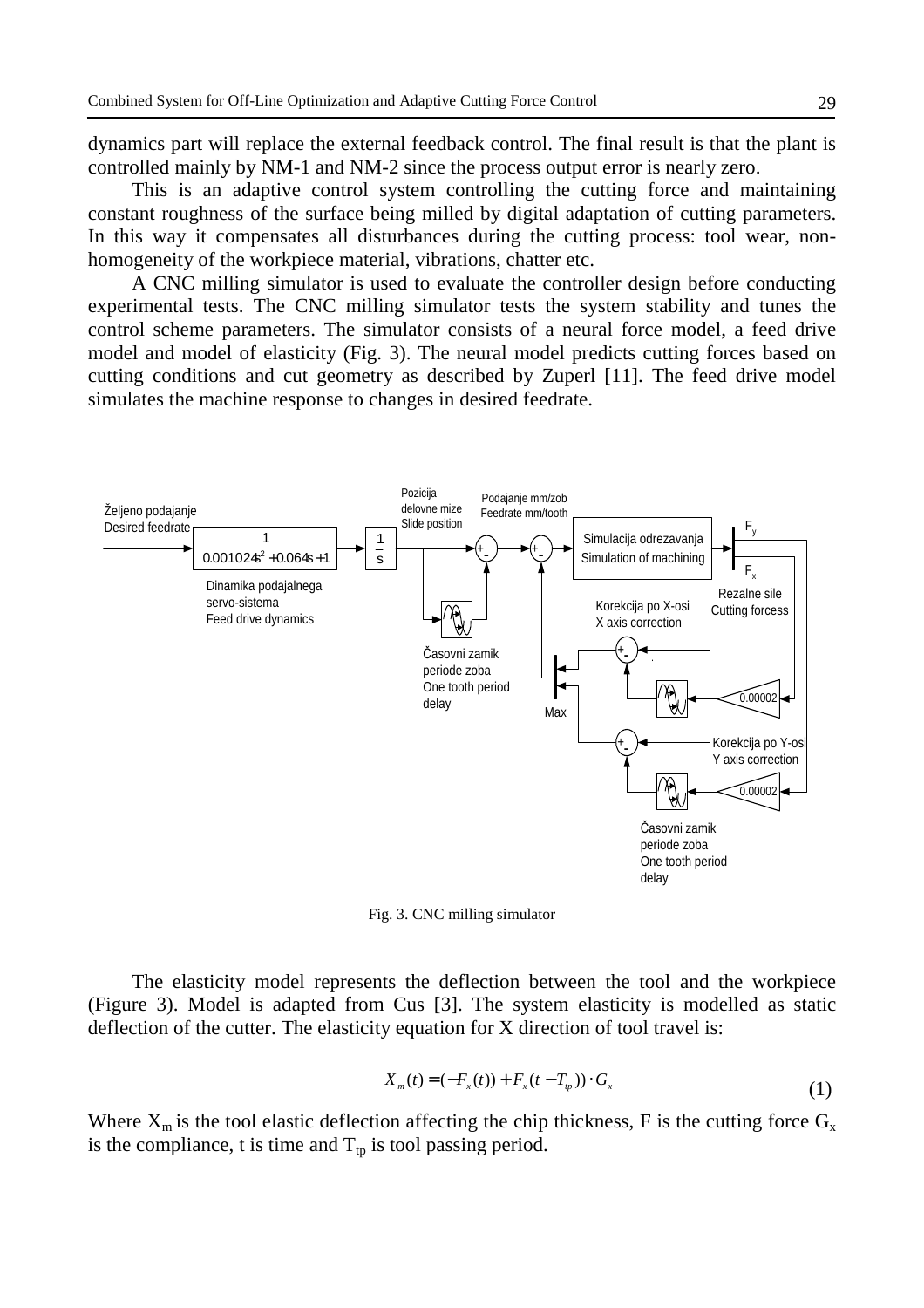## 3. CNC MILLING SIMULATOR

The feed drive model was determined experimentally by examining responses of the system to step changes in the desired feed velocity. The best model fit was found to be a second-order system with a natural frequency of 3 Hz and a settling time of 0.4 sec. Comparison of experimental and simulation results of a velocity step change from 7 mm/sec to 22 mm/sec is shown on Fig. 4.



Fig. 5. Comparison of simulated and measured cutting force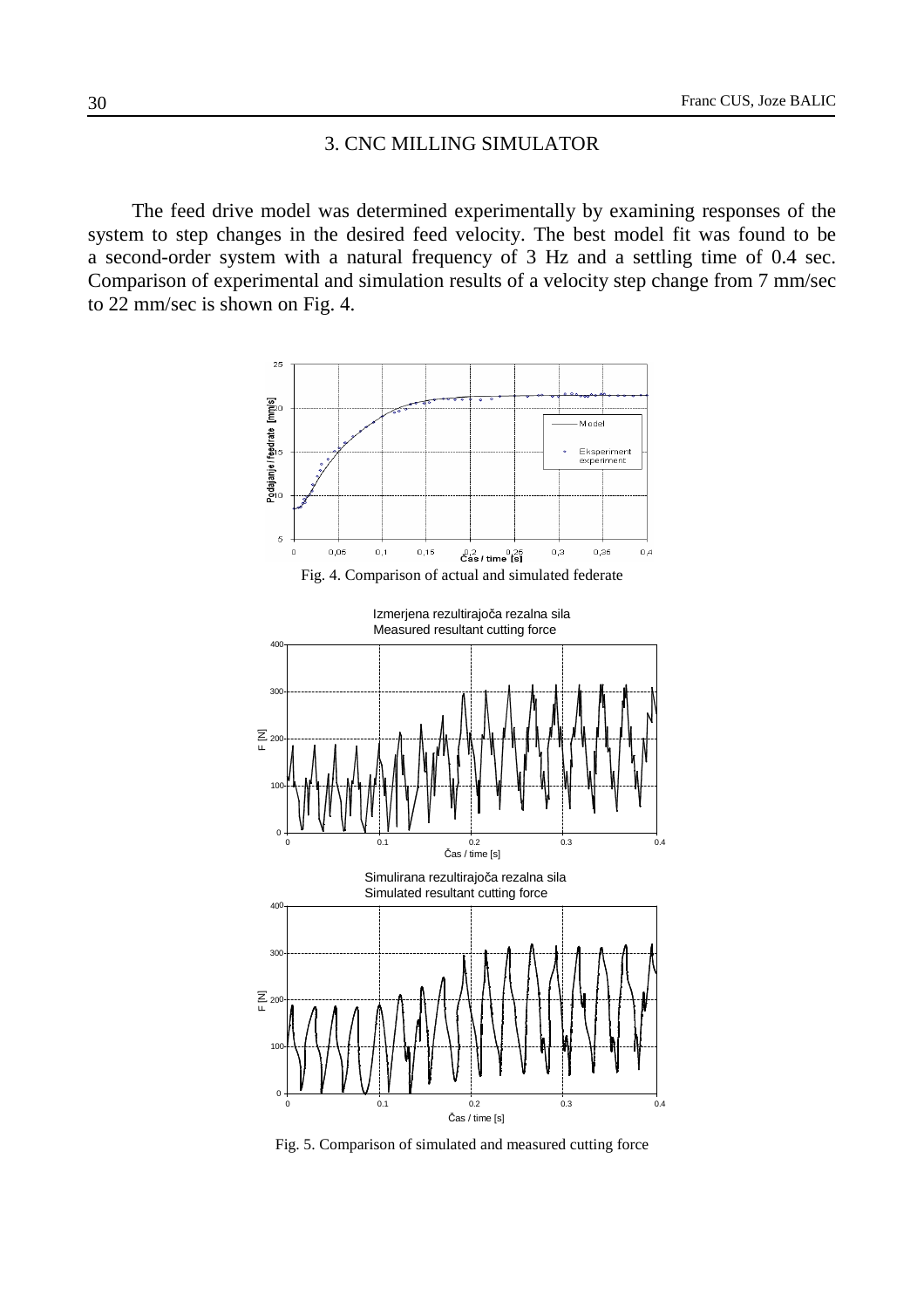The feed drive model, neural force model and elasticity model are combined to form the CNC milling simulator. The simulator input is the desired feedrate and the output is the X, Y resultant cutting force.

The cut geometry is defined in the neural force model. The simulator is verified by comparison of experimental and model simulation results.

A variety of cuts with feedrate changes were made for validation. The measured and simulation resultant force for a step change in feedrate from 0.05 mm/tooth to 2 mm/tooth is presented in Fig. 5.

The experimental results correlate well with model results in terms of average and peak force. The obvious discrepancy may be due to inaccuracies in the neural force model, and unmodeled system dynamics.

### 3.1. SIMULATOR OF CUTTING DYNAMICS

To realise the on-line modelling of cutting process, a standard BP neural network (UNM) is used based on the popular back propagation learning rule. During preliminary experiments it proved to be sufficiently capable of extracting the force dynamics model directly from experimental machining data. It is used to simulate the dynamics of cutting process.



Fig. 6. Predictive cutting force model topology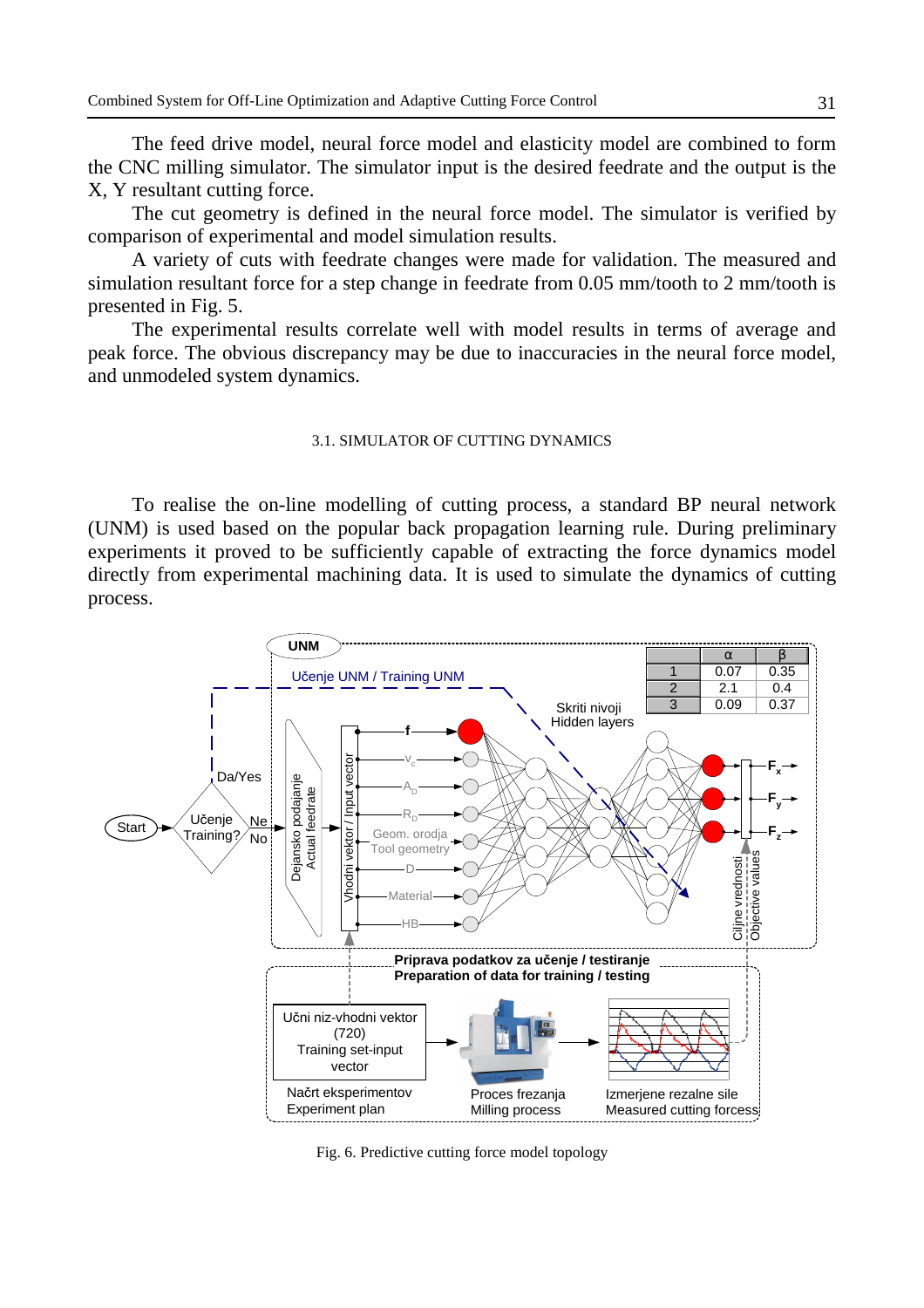# 4. DATA ACQUISITION SYSTEM AND EXPERIMENTAL EQUIPMENT

The data acquisition equipment consists of dynamometer, fixture and software module as shown in Fig. 7. The cutting forces were measured with a piezoelectric dynamometer (Kistler 9255) mounted between the workpiece and the machining table. When the tool is cutting the workpiece, the force is applied to the dynamometer through the workpiece. The piezoelectric quartz in the dynamometer is strained and an electric charge is generated. The electric charge is then transmitted to the multi-channel charge amplifier through the connecting cable.

In the A/D board, the analogue signal will be transformed into a digital signal so that the LabVIEW software is able to read and receive the data. The voltages are then converted into forces in X, Y and Z directions using the LabVIEW program. With this program, the three axis force components can be obtained simultaneously, and can be displayed on the screen for further analysis.

The ball-end milling cutter with interchangeable cutting inserts of type R216-16B20- 040 with two cutting edges, of 16 mm diameter and 10° helix angle was selected for machining. The cutting inserts R216-16 03 M-M with 12° rake angle were selected.

The cutting insert material is P10-20 coated with TiC/TiN, designated GC 1025. Communication between the control system and the CNC machine controller is accomplished over RS-232 protocol. The feedrate override percentage variable DNCFRO is available to the control system at a frequency of 1 kHz.



Fig. 7. The experimental equipment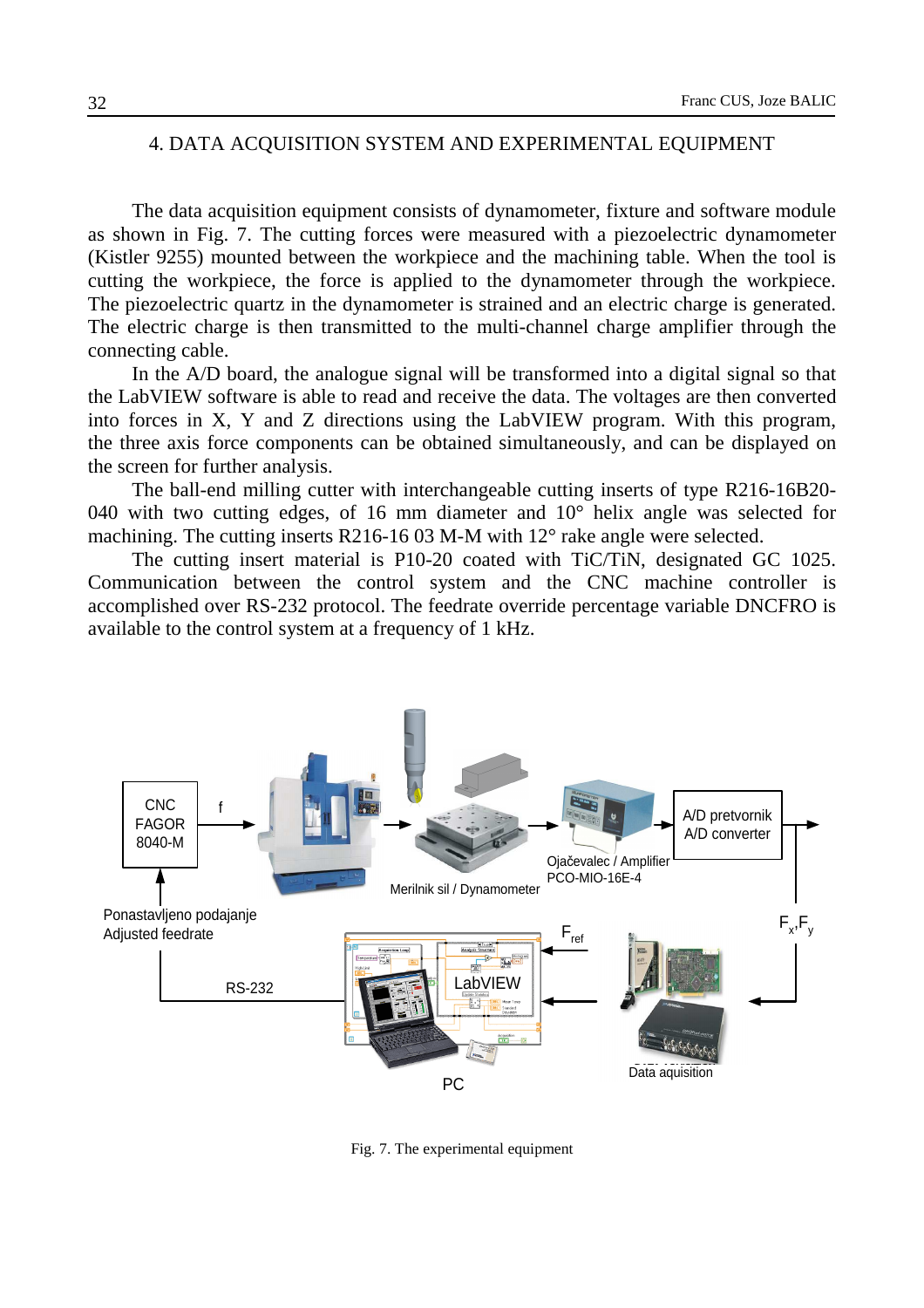# 5. EXPERIMENTAL TESTING OF COMBINED ADAPTIVE CONTROL SYSTEM

To examine the stability and robustness of the proposed control strategy, the system is first analysed by simulations using LabVIEW's simulation package Simulink. Then the system is verified by two experiments on a CNC milling machine (type HELLER BEA1) for Ck 45 and 16MnCrSi5 XM steel workpieces with variation of cutting depth. Feedrates for each cut are first optimized off-line, and then machining runs are made with controller action.

The ball-end milling cutter (R216-16B20-040) with two cutting edges, of 16 mm diameter and 10° helix angle was selected for experiments. Cutting conditions are: milling width RD=3 mm, milling depth AD=2 mm and cutting speed  $v_c$ =80 m/min. The parameters for adaptive control are the same as for the experiments in the conventional milling. To use the structure of combined system on Figure 1 and to optimise the feedrate, the desired cutting force is  $[F_{ref}]=280$  N, pre-programmed feed is 0.08 mm/teeth and its allowable adjustment rate is  $[0 - 150 \%]$ .

### 6. RESULTS AND DISCUSSION

In the first experiment using constant feed rates (conventional cutting) the MRR reaches its proper value only in the last section. However, in second test (Fig. 8), machining the same piece but using adaptive control, the average MRR achieved is much closer to the maximal MRR.

Comparing, it is seen that the cutting force for the neural control milling system is maintained at about 650 N, and the feedrate of the adaptive milling system is close to that of conventional milling from point C to point D. From point A to point C the feedrate of the adaptive milling system is higher than for the classical CNC system, so the milling efficiency of adaptive milling is improved. The experimental results show that the MRR can be improved by 27 %.

As compared to most of the existing end milling control systems, the proposed combined system has the following advantages: 1. the computational complexity of UNKS does not increase much with the complexity of the process; 2. the learning ability of UNKS is more powerful than that of a conventional adaptive controller; 3. UNKS has a generalisation capability; 4. The system is insensitive to changes in workpiece geometry, cutter geometry, and workpiece material; 5. It is cost-efficient and easy to implement; and 6. It is mathematical modelling-free.

The experimental results show that the milling process with the designed adaptive controller has a high robustness, stability, and also higher machining efficiency than standard controllers. Current research has shown that neural control scheme has important advantages over conventional controllers.

The first advantage is that it can efficiently utilize a much larger amount of sensory information in planning and executing a control action than an industrial controller can. The second advantage is that a neural control scheme responds quickly to complex sensory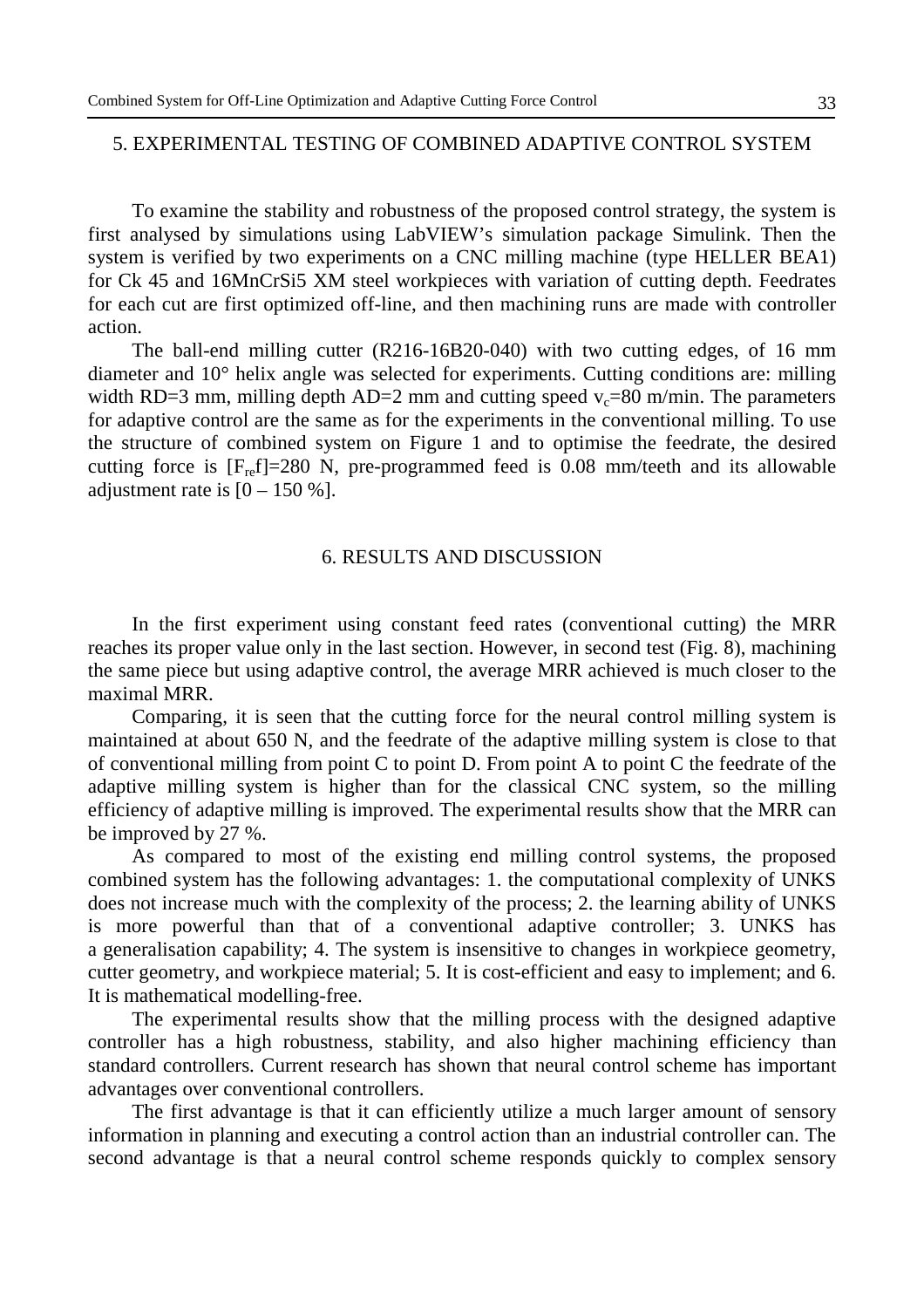

inputs while the execution speed of sophisticated control algorithms in a conventional controller is severely limited.

Fig. 8. Experiment-2; Machining of irregular profile by off-line optimizing of cutting conditions and adaptive adjusting of feedrate

### 7. CONCLUSION

A combined system for off-line optimization and adaptive adjustment of cutting parameters is developed on the basis of the cutting process modelling, off-line optimization and feed-forward neural control scheme (*UNKS*). This is an adaptive control system controlling the cutting force and maintaining constant roughness of the surface being milled by digital adaptation of cutting parameters.

Applicability of the methodology of adaptive adjustment of cutting parameters is experimentally demonstrated and tested on a Heller 4-axis *CNC* milling machine. The results of the intelligent milling experiments with adaptive control strategy show that the developed system has high robustness and global stability.